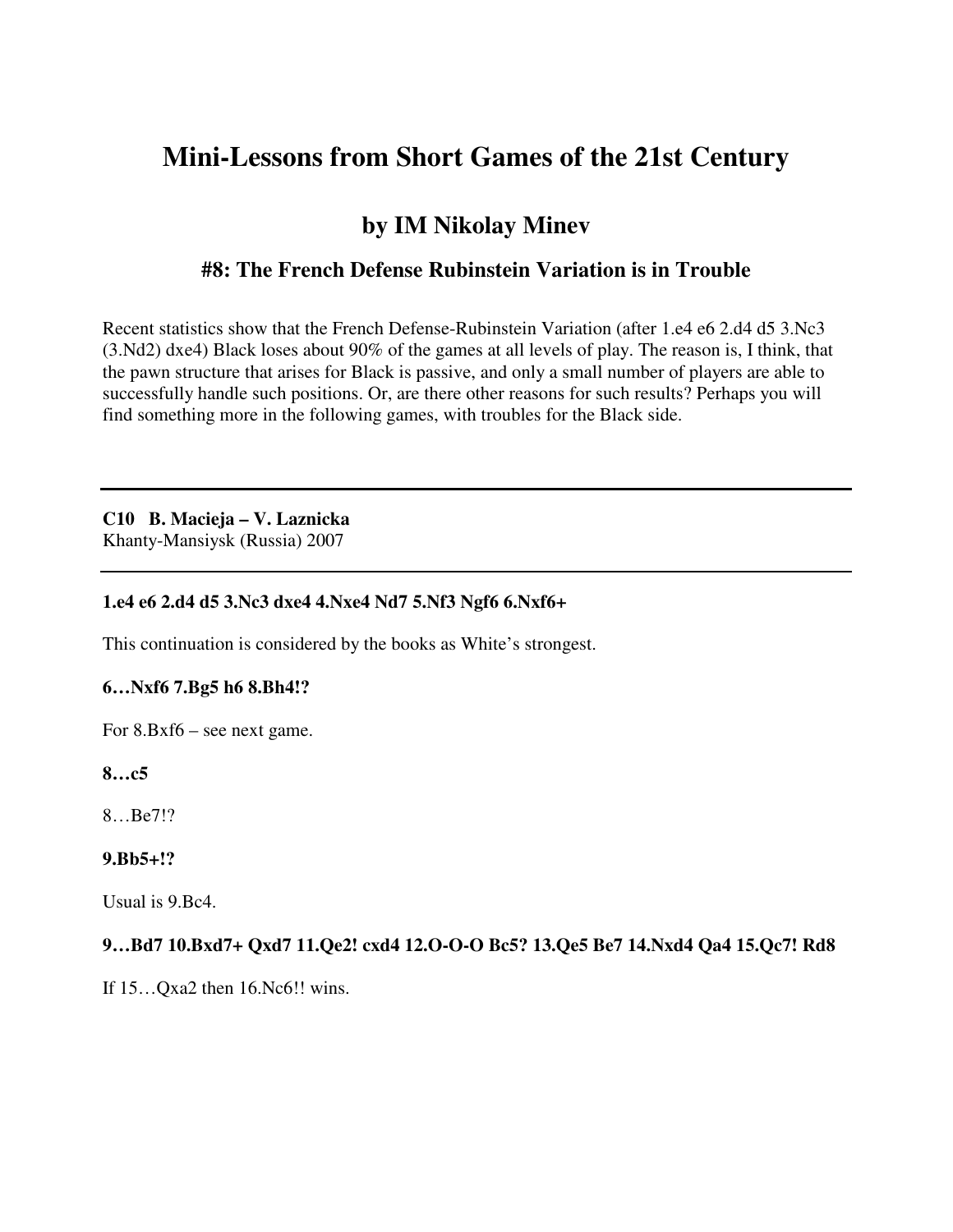

#### **16.Nf5!! Rd7**

Or 16…exf5 17.Rxd8+ Bxd8 18,Re1+ and White wins.

## **17.Qc8+ Rd8 18.Nxg7+ 1-0**

**C10 V. Topalov - E. Bareev**  Monaco (Rapid) 2002

## **1.e4 e6 2.d4 d5 3.Nc3 Nf6 4.Bg5 dxe4 5.Nxe4 Nbd7 6.Nf3 h6 7.Nxf6+ Nxf6 8.Bxf6 Qxf6**

Tournament practice shows that after 8…gxf6 9.Bc4 White has better chances.

#### **9.Bb5+!?**

9.Bd3!? or 9.Bc4!? are the usual choices.

#### **9…c6 10.Bd3 Bd7 11.Qe2 c5?!**

Better is 11...Bd6 12.O-O-O O-O-O with an approximately equal game.

#### **12.O-O-O! O-O-O**

If 12…cxd4, then 13.Be4 or 13.Bb5!?

#### **13.Be4 Kb8**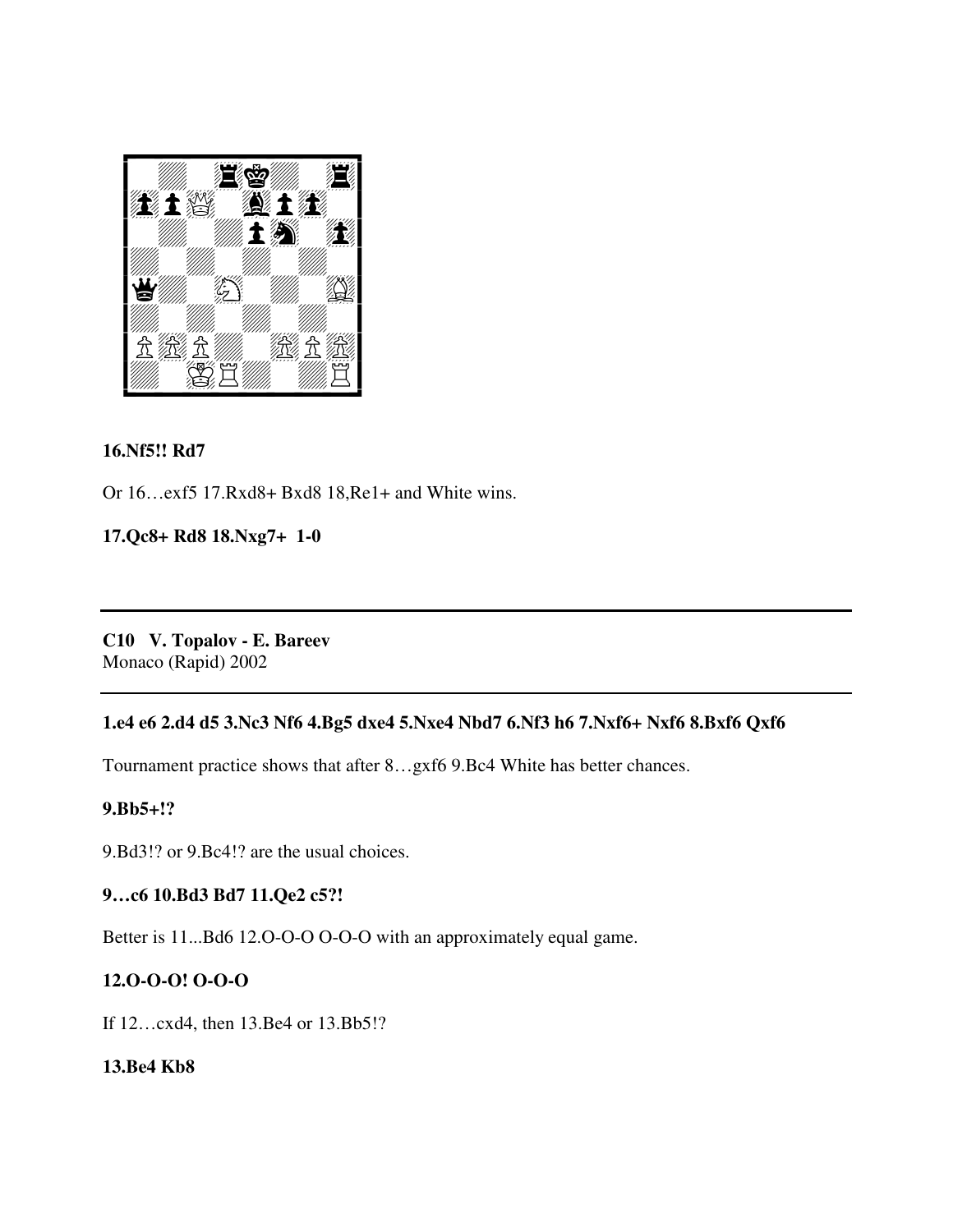

## **14.Ne5!! cxd4 15.Bxb7!! Qf4+**

If 15...Kxb7 16.Qe4+ Kc7 17.Qxd4 Be8 18.Qxa7+ Kc8 19.Rxd8+ Qxd8 20.Nc4! and wins.

## **16.Kb1 Kxb7 17.g3 Qf5 18.Rxd4 Bc5 19.Rf4! Qg5 20.h4 1-0**

Because of 20...Qe7 21.Rxf7 Qe8 22.Qb5+ and wins.

**C10 S. Karjakin – A. Rychagov Russia (ch team) 2007** 

## **1.e4 e6 2.d4 d5 3.Nc3 dxe4 4.Nxe4 Nd7 5.Nf3 Ngf6 6.Nxf6+ Nxf6 7.c3**

Another rare and interesting plan for White's development.

## **7…c5 8.Be3 Qc7**

Somebody should try 8…Ng4.

## **9.Ne5!**

The point of White's plan.

## **9…a6 10.Qa4+ Nd7 11.O-O-O cxd4 12.Nxd7 Bxd7 13.Qxd4**

White stands clearly better.

## **13…Bc6**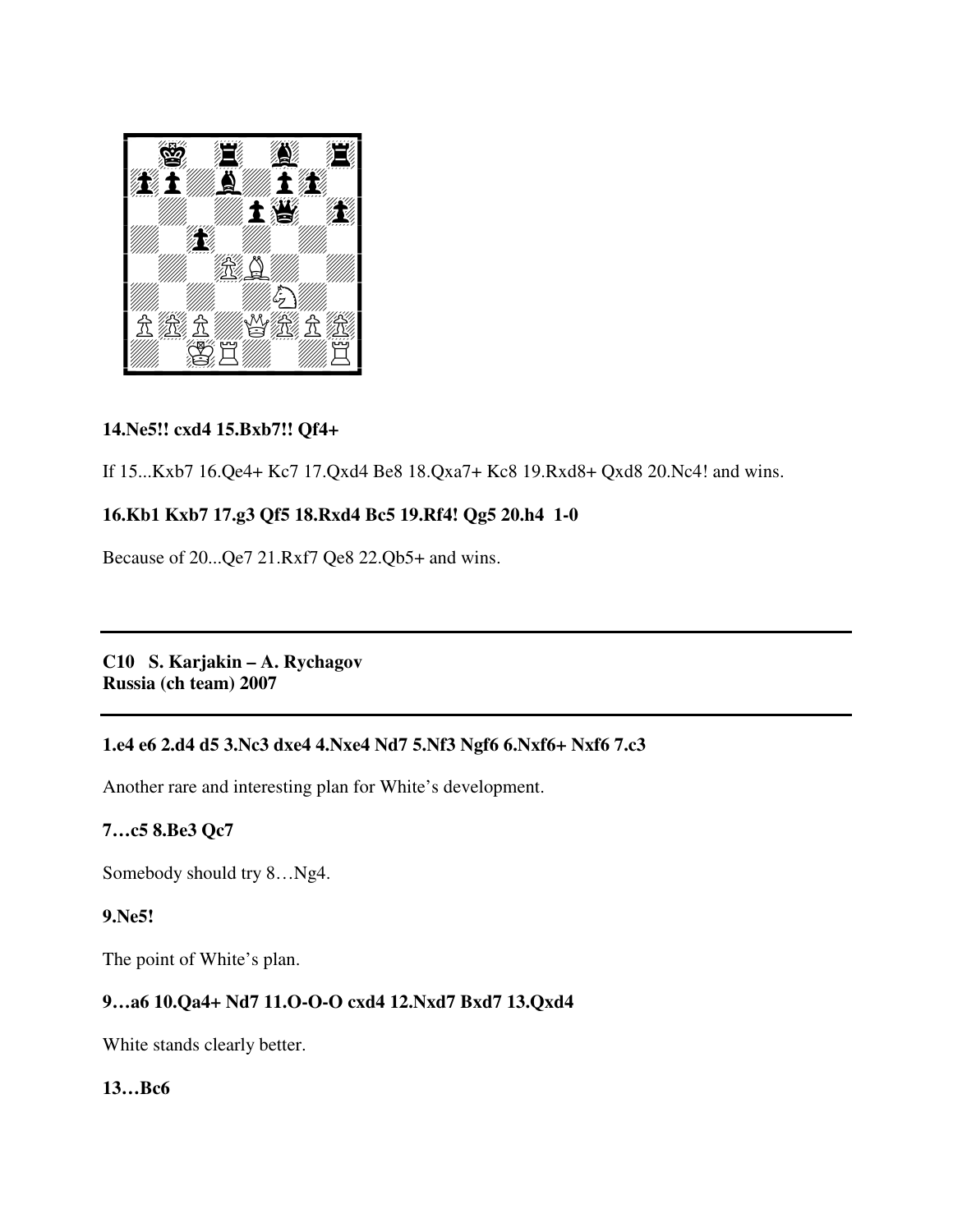If 13…O-O-O? 14.Bf4 Qa5 15.Qa7 and wins.

## **14.Bc4 Rd8 15.Qg4 Bd7 16.Bb3 Qa5 17.Bg5! Rc8 18.Rhe1 h5**



#### **19.Bxe6!! Ba3**

If 19…hxg4 20.Bxd7#, also 19…fxe6 20.Rxe6+ or 19…Rxc3+ 20.Kb1! and wins.

## **20.Bxd7+ Kf8 21.Qg3! h4**

If 21…Rxc3+ 22.Kb1! Rxg3 23.Re8# or 21…Ra8 21.bxa3.

#### **22.Qe5 1-0**

**C10 P. Svidler – E. Bareev**  Wijk aan Zee 2004

## **1.e4 e6 2.d4 d5 3.Nc3 dxe4 4.Nxe4 Nd7 5.Nf3 Ngf6 6.Bd3**

This continuation is also quite popular and successful too!

## **6…c5 7.O-O Nxe4 8.Bxe4 Nf6 9.Bg5 cxd4 10.Nxd4 h6?!**

10…Be7!?

## **11.Bxf6 Qxf6 12.Qd3!**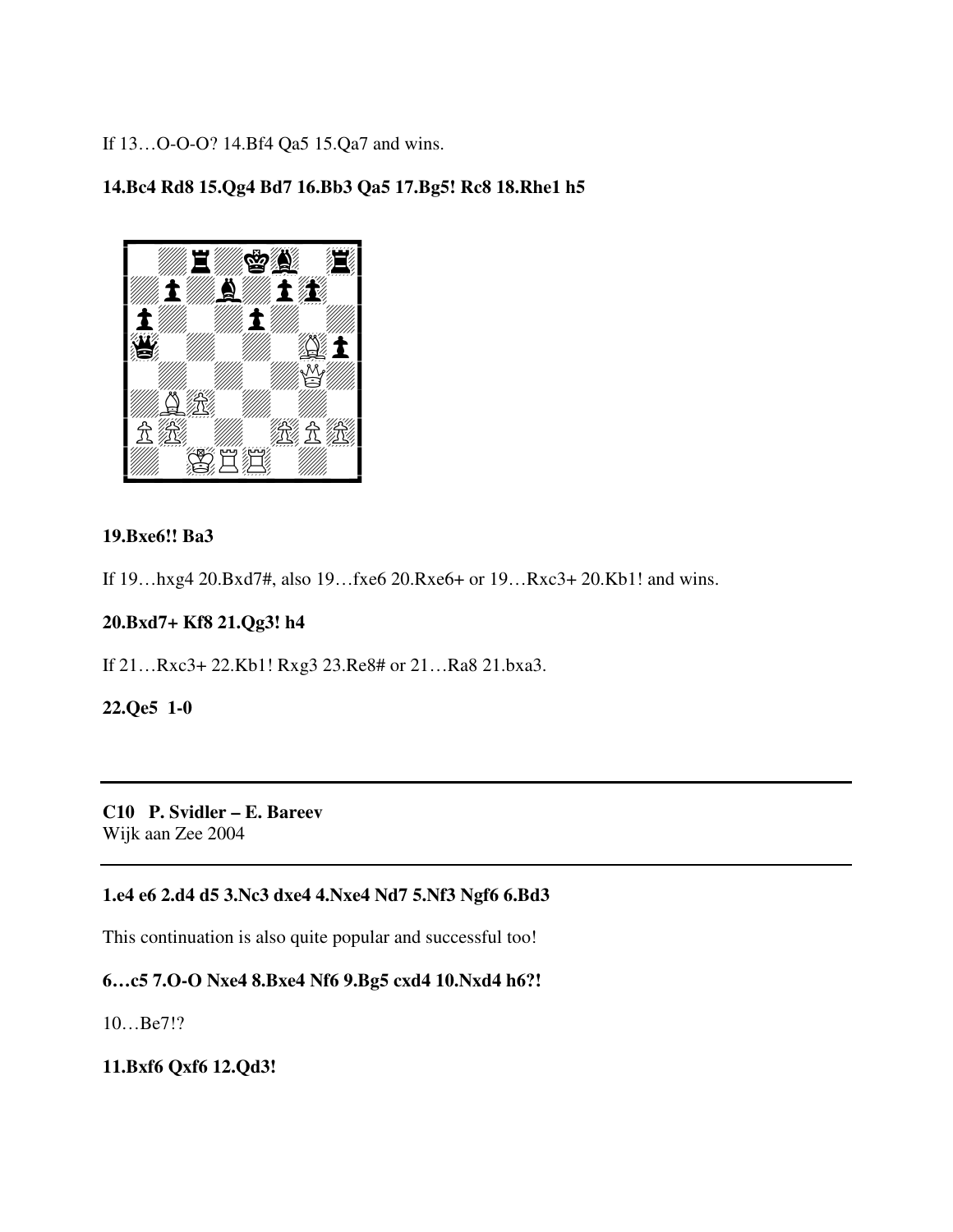Threatening 13.Bxb7 Bxb6 14.Qb5+

## **12…a6 13.Rad1 Be7**



## **14.Nc6! e5**

Black should play 14…O-O, with a worse, but still playable, position.

#### **15.Nxe7 Qxe7 16.f4 exf4?**

A blunder. However, also after the best 16…O-O 17.f5! f6 18.Qb3+ Kh8 19.Rd3 White has a big advantage. **17.Bxb7! 1-0** 

Because of 17…Qxb7 18.Qd8# or 17…Bxb7 18.Rfe1.

**C10 A. Khalifman - E. Bareev**  Wijk aan Zee 2002

## **1.e4 e6 2.d4 d5 3.Nc3 dxe4 4.Nxe4 Nd7 5.Bd3 Ngf6 6.Qe2!?**

An interesting order of moves which, in my opinion, deserves serious consideration. Usual is 6.Nf3 or 6.Nxf6+.

**6…c5** 

If 6…Nxe4 7.Bxe4 Nf6? 8.Bxb7! Bxb7 9.Qb5+.

#### **7.Nxf6+ Nxf6 8.dxc5 Bxc5 9.Bd2**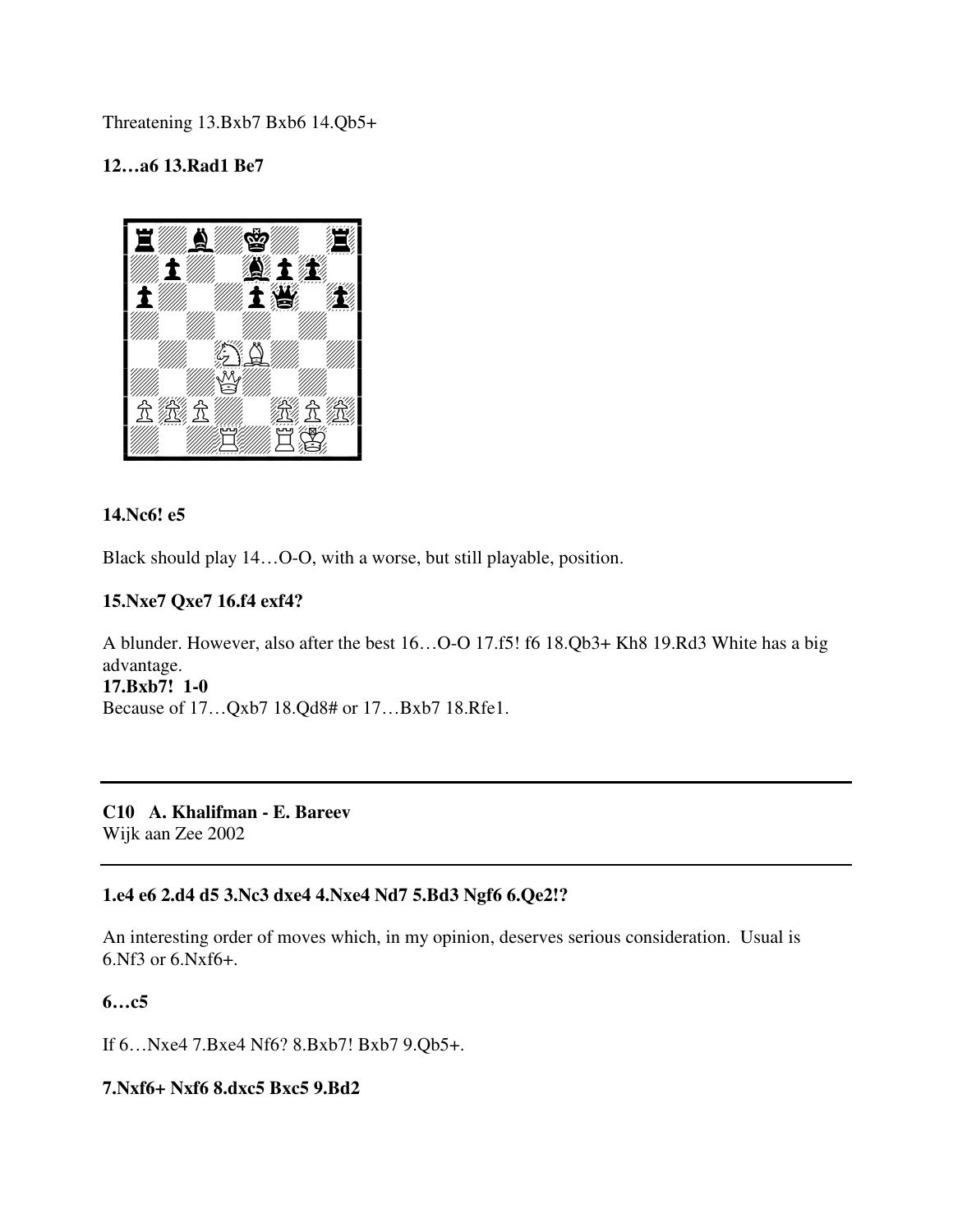White stands better.

## **9…O-O 10.O-O-O!?**

A formidable sacrifice of two pawns that at first glance looks like a terrible mistake!

## **10…Qd5 11.Kb1 Qxg2 12.Nf3 Qxf2 13.Qe5**

Two open files against Black's castled position provide good compensation for the sacrificed pawns, but the game is far from over.

## **13…Be7**

Instead 13…Qxf3 14.Qxc5 looks much more dangerous to Black. For 13…Nd7 – see next game.

## **14.Rdf1 Qc5 15.Qg3 Nh5 16,Qh3 g6 17.Rhg1 Nf4?**

This tactical defense is the decisive mistake. Instead Black should try 17...Ng7.

## **18.Bxf4 e5 19.Qh6 exf4**



## **20.Rg5!! 1-0**

Because of 20…Qd6 21.Rh5! with inevitable mate.

**C10 A. Morosevich - L. van Wely**  Wijk aan Zee 2002